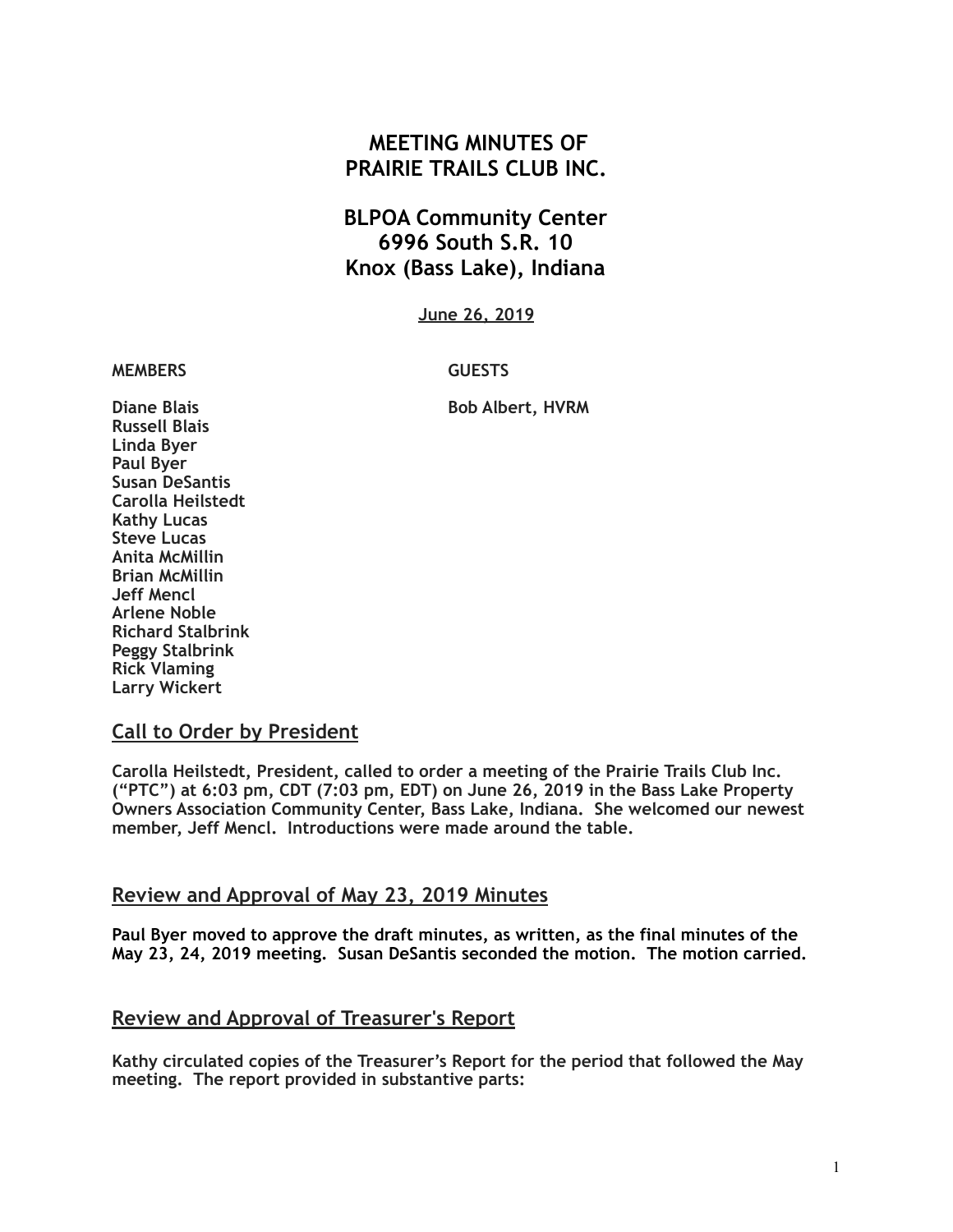| I)            | <b>First Farmers Bank &amp; Trust (FFBT)</b><br>Balance forward from 3/14/19  |                       |                 | \$29,478.86 |  |  |
|---------------|-------------------------------------------------------------------------------|-----------------------|-----------------|-------------|--|--|
|               | <b>INCOME</b>                                                                 |                       |                 |             |  |  |
|               | 06/04/19 Deposit<br>Betty Lucas Memorials (Getter and Haney)<br>10-56 Brewing | 80.00<br>3.00         | 83.00           |             |  |  |
|               | 06/17/19 Deposit<br>Mitchel-Kane Charitable Fund                              |                       | 2,000.00        |             |  |  |
|               | <b>Total Income</b>                                                           |                       | 2,083.00        |             |  |  |
|               | <b>EXPENSES</b>                                                               |                       |                 |             |  |  |
|               | (None)                                                                        |                       | $\mathbf{0}$    |             |  |  |
|               |                                                                               | <b>Total Expenses</b> |                 |             |  |  |
|               | <b>Total Transactions</b>                                                     |                       |                 | 2,083.00    |  |  |
|               | Ending FFBT balance as of 05/23/19                                            |                       |                 | \$31,561.86 |  |  |
| $\mathbf{II}$ | <b>Northern Indiana Community Foundation (NICF)</b>                           |                       |                 |             |  |  |
|               | NICF balance as of 3/31/19                                                    |                       | <u>3,932.27</u> |             |  |  |
|               | Total of 2 accounts:                                                          |                       |                 | \$35,494.13 |  |  |

**Kathy offered a special thank for the generous and timely donation from the Mitchel-Kane Charitable Fund. She said the same fund last year also made a donation of \$2,000 that helped provide our match for the pending trail extension. She said this report period was unusual in that there were no expenses, but she just received a reimbursement request that will be reflected in the next report.** 

**Kathy distributed a written breakdown of restricted and unrestricted funding. Because one bench was completed, \$350 held for it as "restricted" has been reassigned to the "unrestricted" category. The substance of her distribution is set forth below:** 

#### **RESTRICTED GRANTS/DONATIONS**

| Luminous Fund 1 (2017)         | Signage for Bass Lake Spur    | \$222.29 |
|--------------------------------|-------------------------------|----------|
| Luminous Fund 2 (2018)         | Signage for Bass Lake General | 5,000.00 |
| Luminous Fund 3 (2019)         | Match NLT Grant               | 5,000.00 |
| <b>Hardesty Memorial Grant</b> | Wayfinding/Interpretive Signs | 8,283.72 |
| Hardesty Memorial Grant (2019) | Match NLT Grant               | 5,000.00 |
| <b>PTC Commitment</b>          | Match NLT Grant               | 5,000.00 |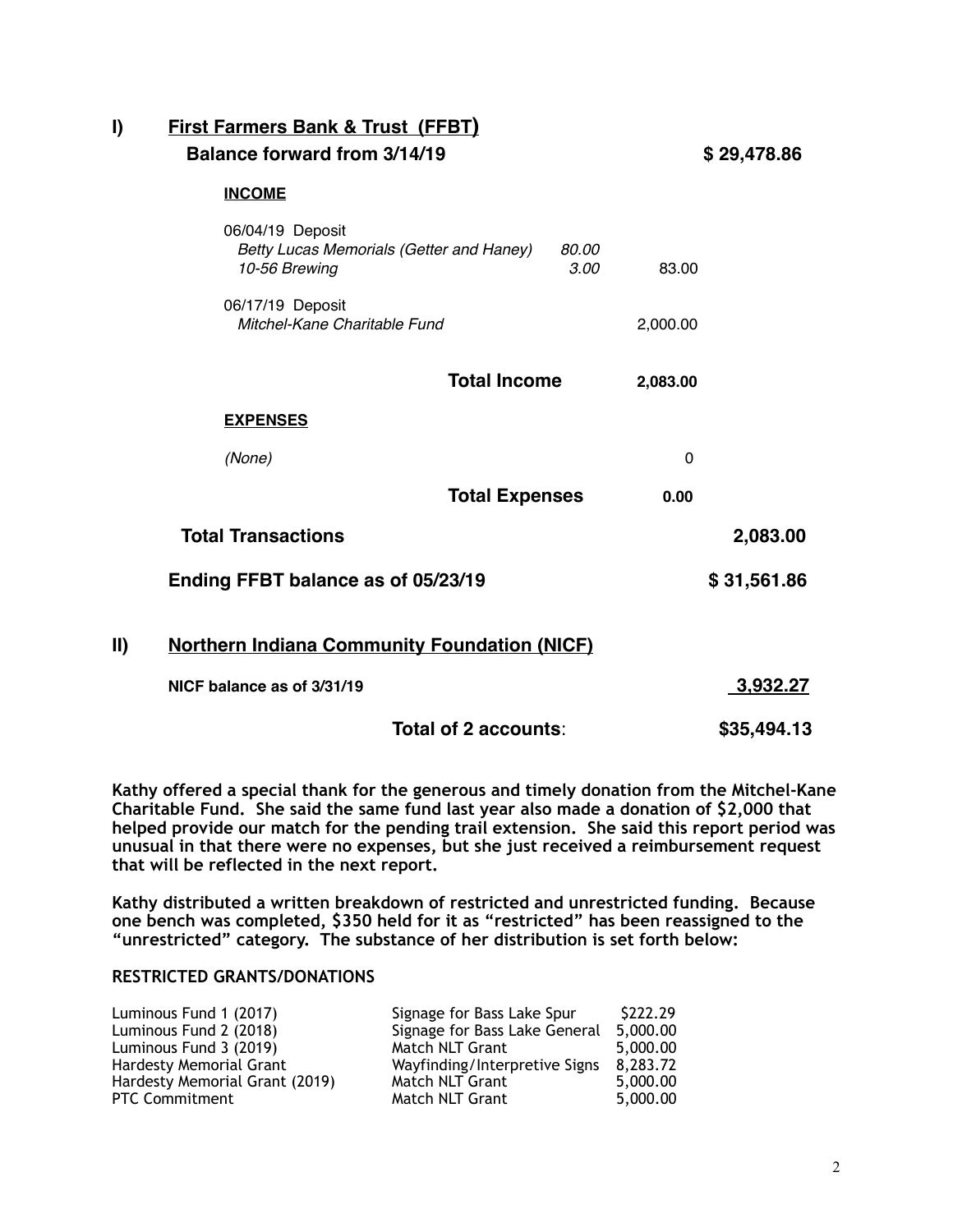| Virgil Noble<br>Peggy & Rich Stalbrink<br>Marshall County Horse Association | Bench at 800 South<br>Bench at Signal Bungalow.<br>Bench (Location TBD) |                         | (bench done)<br>0.00<br>350.00<br>350.00 |
|-----------------------------------------------------------------------------|-------------------------------------------------------------------------|-------------------------|------------------------------------------|
|                                                                             | <b>TOTAL</b>                                                            | \$29,206.01             |                                          |
| <b>SUMMARY OF ACCOUNTS</b>                                                  | <b>TOTAL</b>                                                            | <b>RESTRICTED</b>       | <b>UNRESTRICTED</b>                      |
| First Farmers Bank & Trust                                                  | \$31,561.86                                                             | \$26,206.01             | \$5,355.85                               |
| Northern Indiana Community Foundation<br><b>BREAKDOWN</b>                   | 3,932.27<br>\$35,494.13                                                 | 3,000.00<br>\$29,206.01 | 932.27<br>\$6,288.12                     |

**Diane Blais moved to approve the Treasurer's Report including the update of Restricted and Unrestricted funds. Peggy Stalbrink seconded the motion. The motion carried.** 

### **Report of Gate Damage at Starke County Road 100 West**

**During the evening of June 16 or the early morning of June 17, the Erie Trail gate located on the east side of Starke County Road 100 West suffered serious damage. The damage was reported by email to the Hoosier Valley Railroad Museum with the thought the HVRM might wish to investigate or make an insurance claim.** 

**Jeff Mencl said he inspected the damage to try and determine what might be needed to perform repairs or reconstruction. A "lot of force" would have been required because a steel bolt was bent. Jeff later spoke with Bruce Fingerhut and Paul to develop a strategy to make the gate functional. He said Bruce has contacted Bob Aloi to seek the gate's specifications.** 

**Bob Albert, HVRM Liaison, said the Museum's insurance would likely not cover this type of an occurrence. Even if it would, the deductible amount would make a claim futile. He said the HVRM would welcome PTC volunteer efforts to repair or reconstruct the gate.** 

**Bob observed the gate east of SCR 100 W was unlike gates nearer to the Museum and wondered why. Steve Lucas responded that County Road 100 W was the eastern extent of the first phase of Erie Trail and the western extent of the second phase. Gates west of SCR 100 W used one set of design specifications and those east used another.** 

**Bruce reported by email that one of the vertical wooden posts damaged in the incident showed evidence of dry rot or deterioration due to carpenter ants. Linda Byer said other gate posts have been harmed by carpenter ants. Bruce, Paul and Jeff will pursue efforts to repair or replace the Erie Trail gate east of SCR 100 W and will explore the feasibility of treating gate posts to deter further damage by carpenter ants.** 

#### **Development of an August 31 Color Fun Walk during Monterey Days Festival**

**Carolla resumed discussion for development of a color fun walk to be held in association with the Monterey Days Festival on Labor Day Weekend. She said her best understanding of the group consensus was that the event should be held on Saturday, August 31, with onsite registration beginning at 9:00 am, EDT (8:00 am, CDT) and the walk starting at 10:00 am, EDT (9:00 am, CDT). Unlike most PTC functions that are held in Starke County, which is on Central Time, this function would be in Pulaski County, which is on Eastern**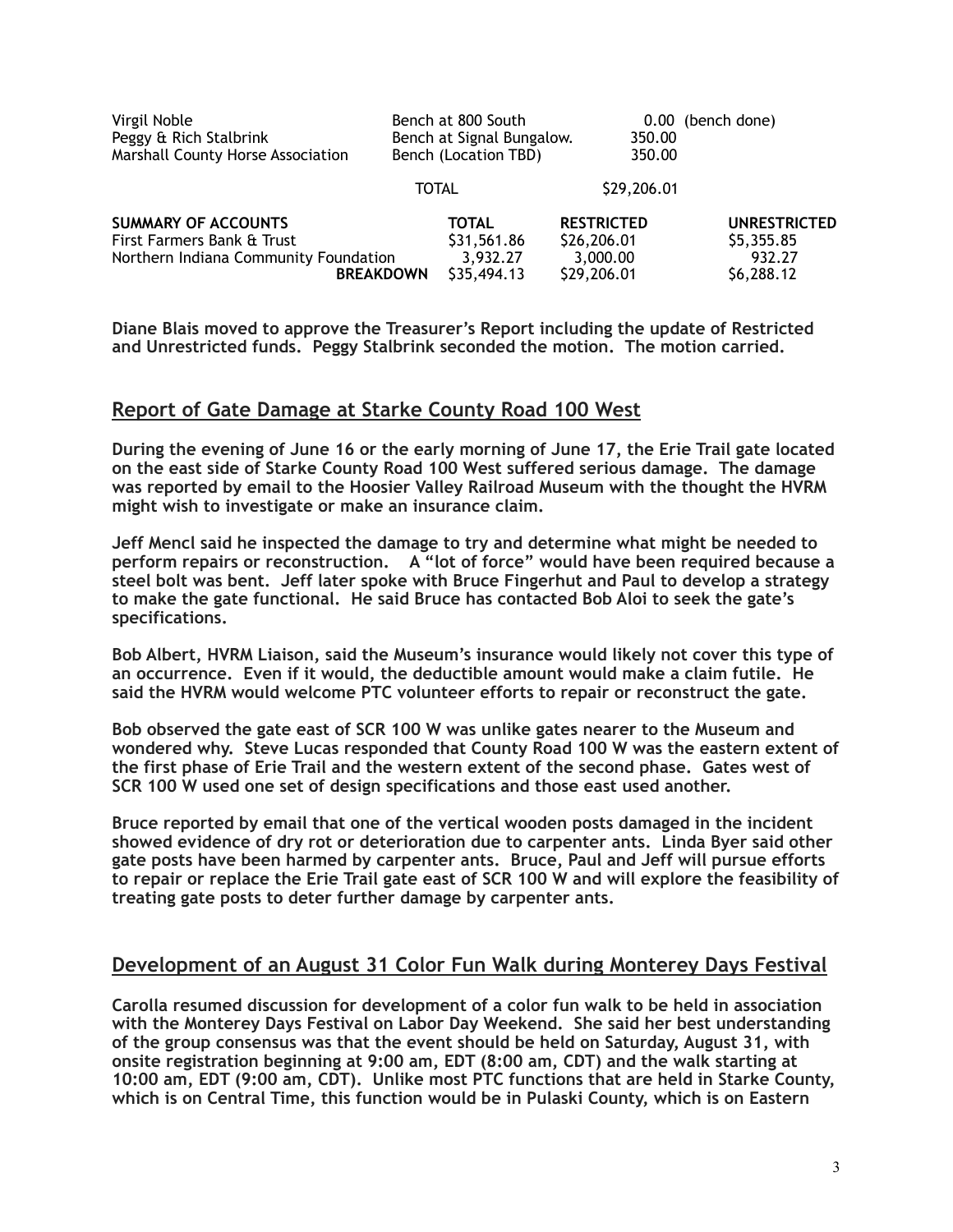**Time. She asked the members if her understanding of the group consensus was correct. Several voiced the opinion that it was.** 

**Carolla reminded members that a workgroup was formed during the May meeting to help with the Monterey color fun walk. Workgroup members are Brian McMillin, Anita McMillin, Diane, Russ Blais, Kathy, Steve and her, but other PTC members are welcome to join.** 

**Carolla asked what entry fee was appropriate for fun walk participants. In addition to joining the walk, participants would receive T-shirts. After discussion the members set the entry fee at \$10 for each adult and \$5 for each child. Depending on interest, there was agreement that new small T-shirts might need to be purchased.** 

**Russ volunteered to check on advertising fees in a newspaper or newspapers with good circulation in the Monterey area. Several possible newspapers were identified. Larry Wickert suggested** *The Review***. The event would also be announced on the PTC's website and Facebook page.** 

### **Assistance with Raffle Drawing for Bicycles at July 13 Kid's Closet Fundraiser**

**Kathy reported she spoke with Linda Lewandowski, Director of the Kid's Closet Ministry, concerning a children's raffle for 20 bicycles during its July 13 Fundraiser at Norwayne Field, North Judson. Volunteers are needed to help with implementation of the raffle. Kathy said she and Steve would help and the hope is that one or two other PTC members might also be available. Her understanding is that assistance will be needed from 3:30 pm until about 6:00 pm, CDT. Lewandowski wrote later on the Kid's Closet Facebook page: "We are thankful for the Prairie Trails Club members as they will be managing the free bike raffle on the 13th! How fitting is that?"** 

#### **Report of Erie Trail Extension Workgroup**

**Carolla said the Erie Trail Extension Workgroup met at the BLPOA Community Center on June 5. The meeting's primary purpose was to begin the development of an invitation to an engineering and architectural firm for a statement of qualifications ("SOQ"). Larry said the firm would serve as the PTC's consultant for implementation of the Next Level Trails grant and construction of the two-mile southeasterly trail extension. After the meeting, workgroup members agreed on language for the SOQ invitation, Steve sent it to three northern Indiana firms that were recommended to us and that are believed to be qualified under Indiana law. Responses from each of the three firms are due by July 9. Carolla said she recently shared the SOQ invitation with Lisa Herber, DNR Division of Outdoor Recreation Grant's Coordinator for this project. Carolla said the workgroup will provide regular reports to the PTC membership as we move forward.**

#### **Update on Signage and Benches**

**Several months ago, Bob Albert recommended the PTC consider a collaborative effort with the Town of North Judson for a sign near Norwayne Field to direct visitors to the Erie Trail. He said he and other HVRM volunteers had occasions when visitors came to**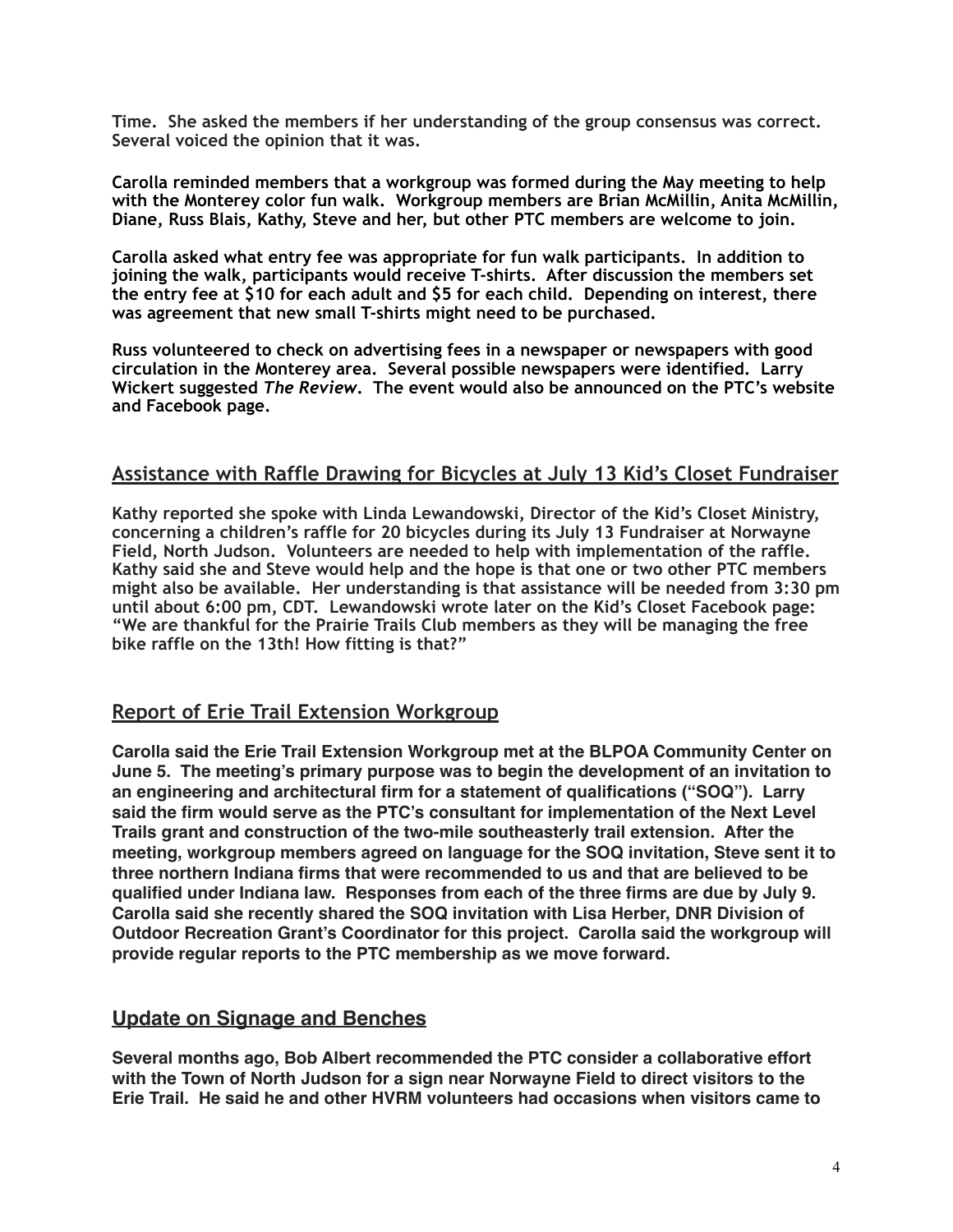**them for directions to the trail. The PTC's BIC Committee developed the concept for a simple directional sign. Based on this concept, membership suggested two options to the Town in December 2018. OTES then printed proofs for these options on a temporary backing and they were delivered to Andrew Rowe, Town Clerk Treasurer. On March 15, Steve met with Town representatives who selected the preferred option. OTES prepared a sign for delivery to the Town later in the month. The Town erected the sign in late May as shown below:**



**In June, Paul, Steve, Kathy and Linda prepared a site for a you-are-here sign northwest of the Erie Trail crossing of Starke County Road 800 South. Rick later completed erection of the sign. This sign and four other you-are-here signs are ready for the final aesthetic touches that Rick plans to accomplish in the next few weeks.** 

**Paul and Ron Lee placed a pad and later Bruce set a new bench just southeast of CR 800 South. The bench was underwritten by Virgil Noble and dedicated to his grandchildren.**

**Kathy and Russ said they believe a sufficient quantity of lids have been collected for us to deliver lids and purchase benches from Green Tree Plastics in Evansville. The lids yet need to be sorted with a youth group or groups. Diane will help identify dates when an event can be scheduled for sorting at Bass Lake. Carolla and Kathy are also developing opportunities for sorting by youth groups, with the thought that a few dates when smaller**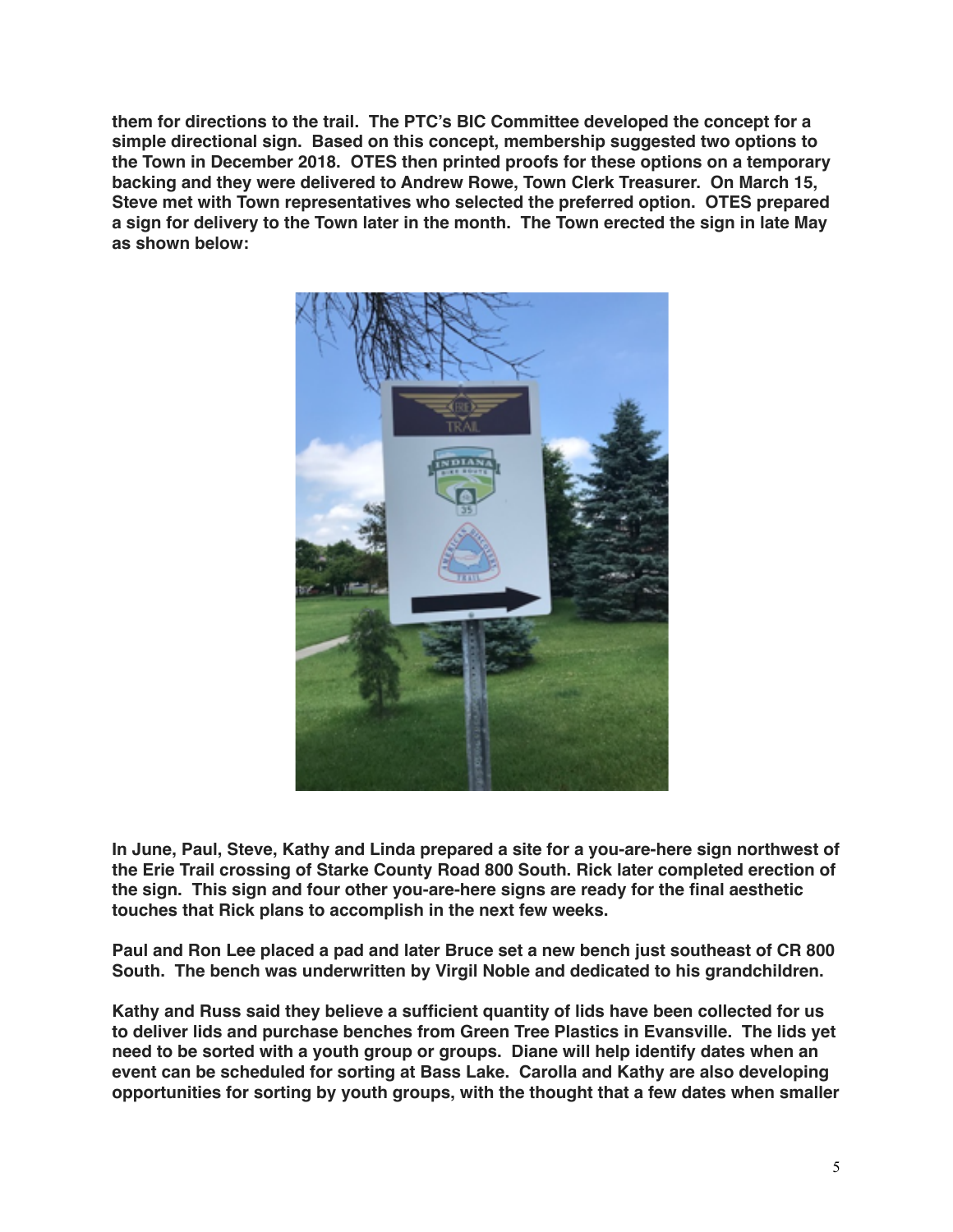**amounts of lids are sorted would be less onerous and provide for a better educational experience than one long event with one youth group.**

## **Consideration of Website Modifications**

**Steve said the PTC website has not had a major overhaul in several years. He said he believed updates and refinements are needed on both the desktop and mobile versions. Linda identified a particular idiosyncrasy for a person seeking to contact the PTC on the mobile version. A FAQs page might be helpful. Wording adjustments are needed to help implement the name simplification from "North Judson Erie Trail" to "Erie Trail" agreed by the membership some time ago. Because much has been accomplished following our 2016 "Future Vision", a new "Future Vision" is needed or at least the successes should be identified. He said members have suggested a new category of images to chronicle the extension of the trail and major trail maintenance efforts. New images are needed to freshen the website for regular visitors.**

**Steve added the PTC pays an annual fee to Precept Partners, LLC in Buchanan, Michigan to maintain our website with routine updates to minutes and by providing notices of meetings and events. But a website overhaul would require an additional fee. Before undertaking a list of items that might be included in an update, he wanted to gauge membership interest. He acknowledged we should be conservative with expenditures while the trail extension is in process. But if there is a consensus, he would consult with Precept Partners to obtain a cost estimate and discuss with members whether to move ahead with fundamental website changes. Members agreed that Steve should identify possible website changes, share them with Precept Partners, and return to the members with recommendations for action**

# **Consideration of Workgroup to Develop New Erie Trail Brochures**

**Linda reminded the membership of the need to print new trail brochures. She suggested that the format of the current trail brochure be retained but with the trail imagery as designed by Yancy Lucas and now included on the website. A variety of questions were offered as to brochure content. Should the PTC seek sponsors who would help defray printing costs through advertisements? Should the Erie Trail map reference the two mile extension as "under construction", "in progress" or some similar terminology? Should the brochure delete references to "North Judson" in the Erie Trail name and clarify the PTC relationship to the "Monterey" section of the Erie Trail? How can the PTC simplify contact information? How can the PTC better focus PTC involvement on Facebook? Should the brochure contain new images?**

**Following membership discussion, Carolla determined to form a workgroup to develop the design and content for a new Erie Trail brochure. In addition, the workgroup would make recommendations concerning sponsorship. Linda, Paul, Rick, Russ, Steve, Kathy and Carolla were appointed to the workgroup. Other members are welcome to join the effort.**